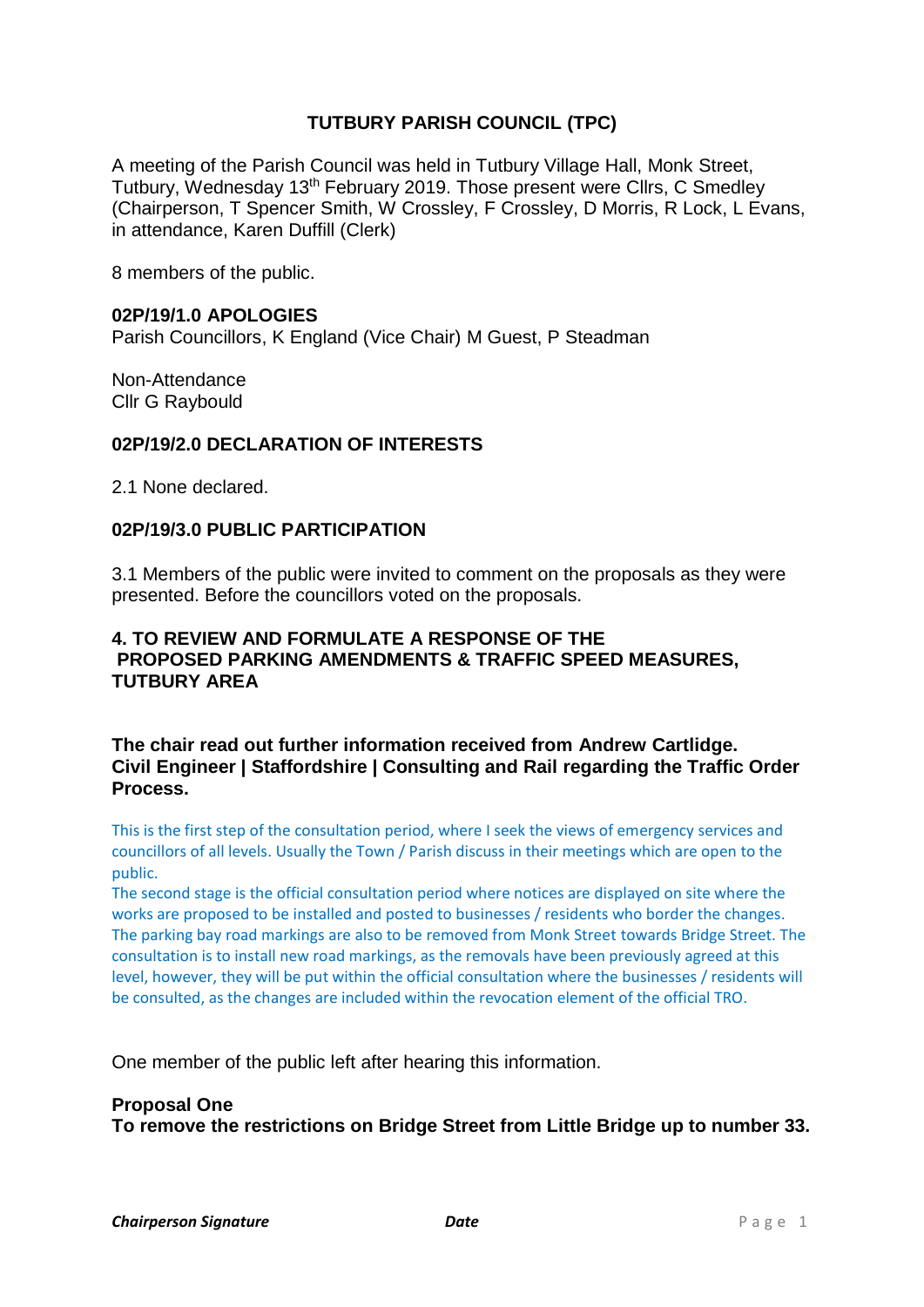Concerns was raised by members of the public that by removing the restriction from that side of Bridge Street, this would reduce visibility when exiting the Little Bridge houses. It would reduce visibility of the tight bend on Lower High Street. It would make it difficult for the buses to get through and stop at the bus stop. There are often parked cars on the waiting restriction on the opposite side of the road, This could potentially cause congestion and make it unsafe travelling on this Cllrs voted in reject this proposal and requested that the waiting restriction should be removed opposite outside numbers 8-11.

# **Lower High Street New Parking Bay Mon - Sat 8am - 6pm No Return within 2 hours**

To add an additional parking bay on Lower High Street. Cllrs voted that the position on the bay was too close to the narrow area of the road it is between two tight bends. This would be dangerous due to buses and vehicles crossing the other side of the road in that area.

Cllrs voted to reject the proposal but requested that the bay was installed at the entrance of Cornmill Lane next to the existing bays. Cars do park regularly on these double yellow lines.

### **Proposal Two**

# **New Parking Bay Mon - Sat 8am - 6pm 2 hours No Return within 2 hours Burton Street**

Residents raised concern regarding the unauthorised parking on the restrictions outside Crystal Court. This problem is prevalent in the evening. The unauthorised parking causes a problem for vehicles trying to access Burton Street as parking is on both sides of the road.

Cllrs voted to accept the proposal for the additional bays subject to enforcement of the existing restrictions during the day and evening.

# **Proposal Three**

# **To remove existing waiting restrictions and install new restriction on the opposite side of the road in Monk Street.**

Cllrs voted to reject this proposal. To install a waiting restriction so near to the surgery would prevent elderly and infirm patients from parking close to the surgery.

# **Proposal Four**

# **Wakefield Avenue New Road Marking: Install No Waiting at Any Time parking restriction.**

Cllrs voted to accept the installation of the restrictions outside Number 61 Wakefield Avenue but reject the waiting restrictions outside Numbers 58 to 64 and also outside numbers .61 to 63. It was felt that one set of restrictions would be enough to allow the bus to access the route.